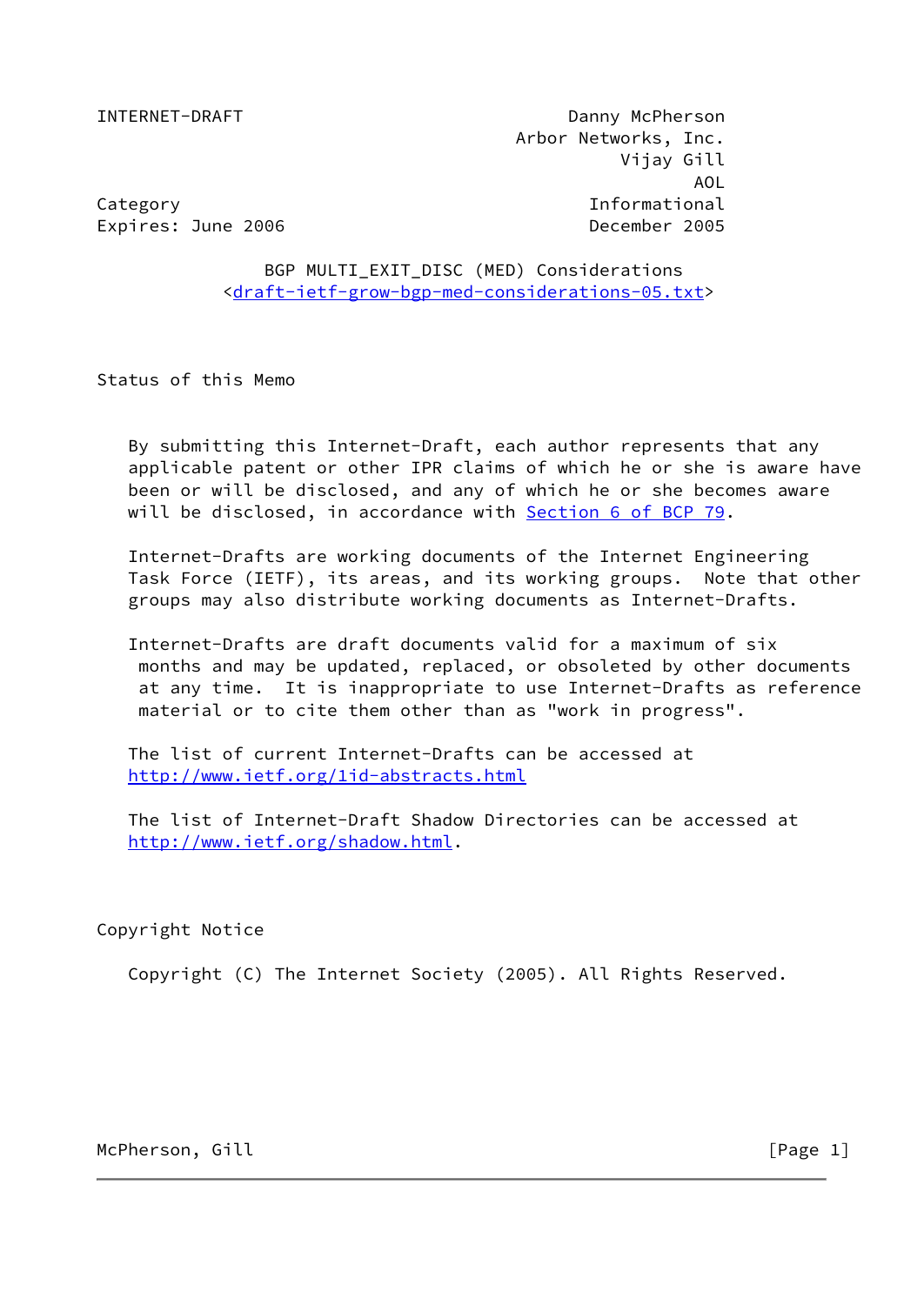### Abstract

 The BGP MULTI\_EXIT\_DISC (MED) attribute provides a mechanism for BGP speakers to convey to an adjacent AS the optimal entry point into the local AS. While BGP MEDs function correctly in many scenarios, there are a number of issues which may arise when utilizing MEDs in dynamic or complex topologies.

 This document discusses implementation and deployment considerations regarding BGP MEDs and provides information which implementors and network operators should be familiar with.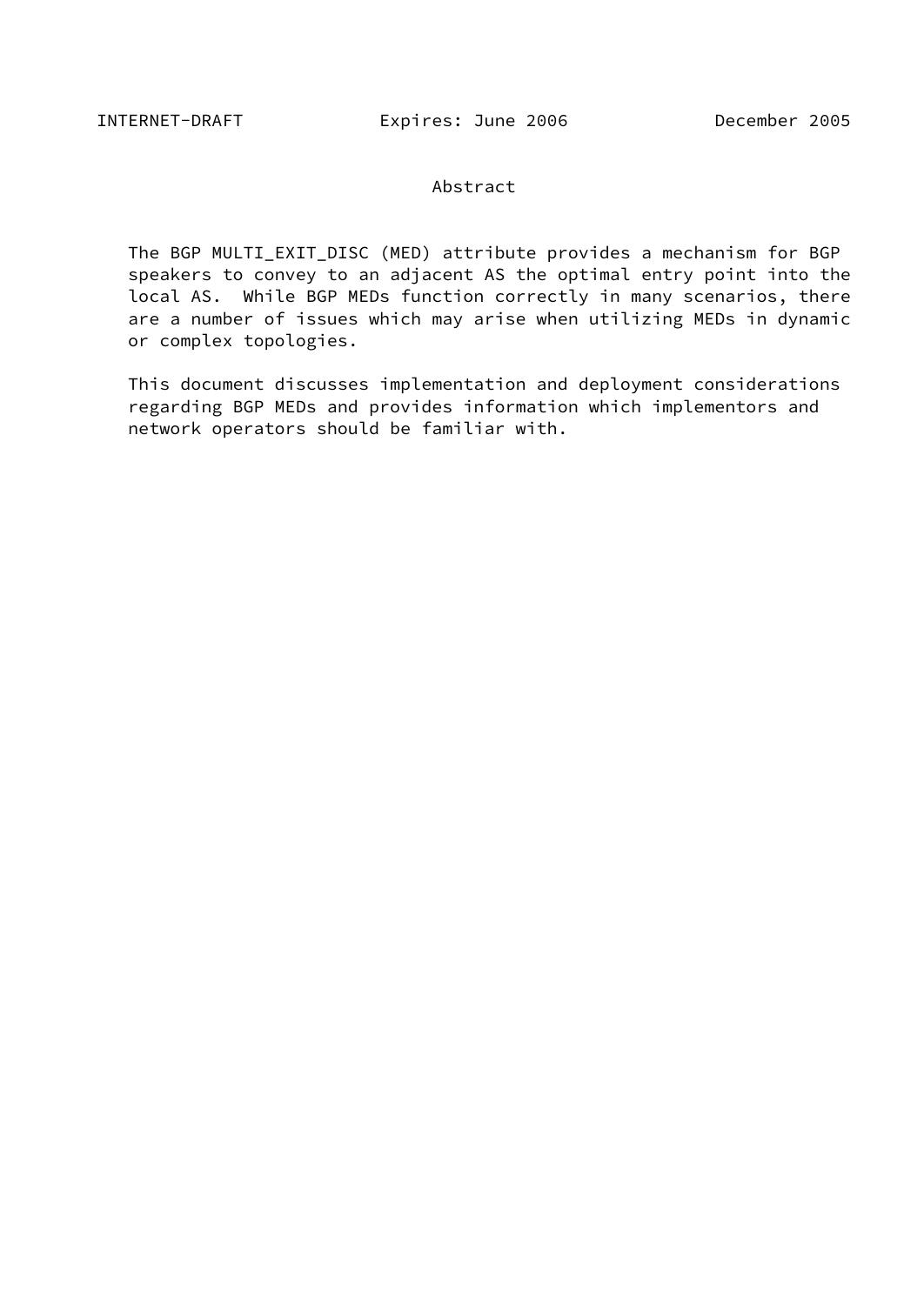INTERNET-DRAFT Expires: June 2006 December 2005

Table of Contents

|                                                            | $\overline{4}$  |
|------------------------------------------------------------|-----------------|
| $2.$ Specification of Requirements.                        | $\overline{4}$  |
| $2.1$ . About the MULTI_EXIT_DISC (MED) Attribute          | $\overline{4}$  |
|                                                            | $\underline{6}$ |
| $\frac{3}{2}$ . Implementation and Protocol Considerations | $\overline{1}$  |
| 3.1. MULTI_EXIT_DISC is a Optional Non-Transitive          |                 |
|                                                            | $\overline{1}$  |
| 3.2. MED Values and Preferences.                           | $\overline{1}$  |
| 3.3. Comparing MEDs Between Different Autonomous           |                 |
|                                                            | <u>8</u>        |
| 3.4. MEDs, Route Reflection and AS Confederations          |                 |
|                                                            |                 |
|                                                            | 9               |
| $3.6$ . Effects of MEDs on Update Packing Efficiency.      | 10              |
| 3.7. Temporal Route Selection.                             | 11              |
|                                                            | 11              |
| 4.1. Comparing MEDs Between Different Autonomous           |                 |
|                                                            | 11              |
| $\underline{4.2}$ . Effects of Aggregation on MEDs` 12     |                 |
|                                                            | 12              |
|                                                            | 12              |
|                                                            | 13              |
|                                                            | 14              |
|                                                            |                 |
|                                                            |                 |
|                                                            | 16              |
|                                                            |                 |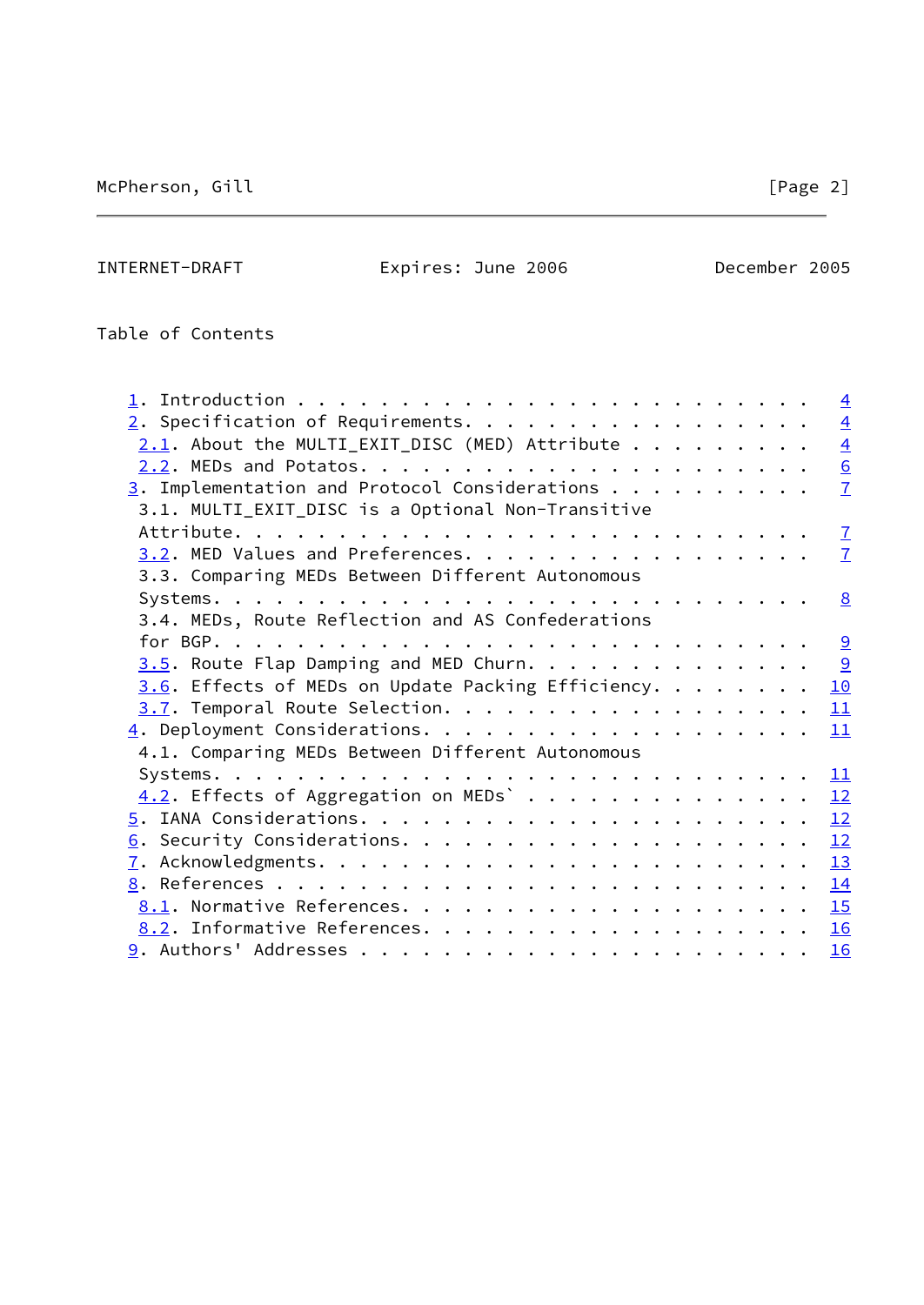McPherson, Gill **McPherson**, Gill **Example 20** 1

<span id="page-3-1"></span>INTERNET-DRAFT Expires: June 2006 December 2005

# <span id="page-3-0"></span>[1](#page-3-0). Introduction

 The BGP MED attribute provides a mechanism for BGP speakers to convey to an adjacent AS the optimal entry point into the local AS. While BGP MEDs function correctly in many scenarios, there are a number of issues which may arise when utilizing MEDs in dynamic or complex topologies.

 While reading this document it's important to keep in mind that the goal is to discuss both implementation and deployment considerations regarding BGP MEDs. In addition, the intention is to provide guidance that both implementors and network operators should be familiar with. In some instances implementation advice varies from deployment advice.

## <span id="page-3-2"></span>[2](#page-3-2). Specification of Requirements

 The key words "MUST", "MUST NOT", "REQUIRED", "SHALL", "SHALL NOT", "SHOULD", "SHOULD NOT", "RECOMMENDED", "MAY", and "OPTIONAL" in this document are to be interpreted as described in [\[RFC 2119](https://datatracker.ietf.org/doc/pdf/rfc2119)].

<span id="page-3-3"></span>[2.1](#page-3-3). About the MULTI\_EXIT\_DISC (MED) Attribute

 The BGP MULTI\_EXIT\_DISC (MED) attribute, formerly known as the INTER\_AS\_METRIC, is currently defined in section 5.1.4 of [[BGP4\]](#page-16-1), as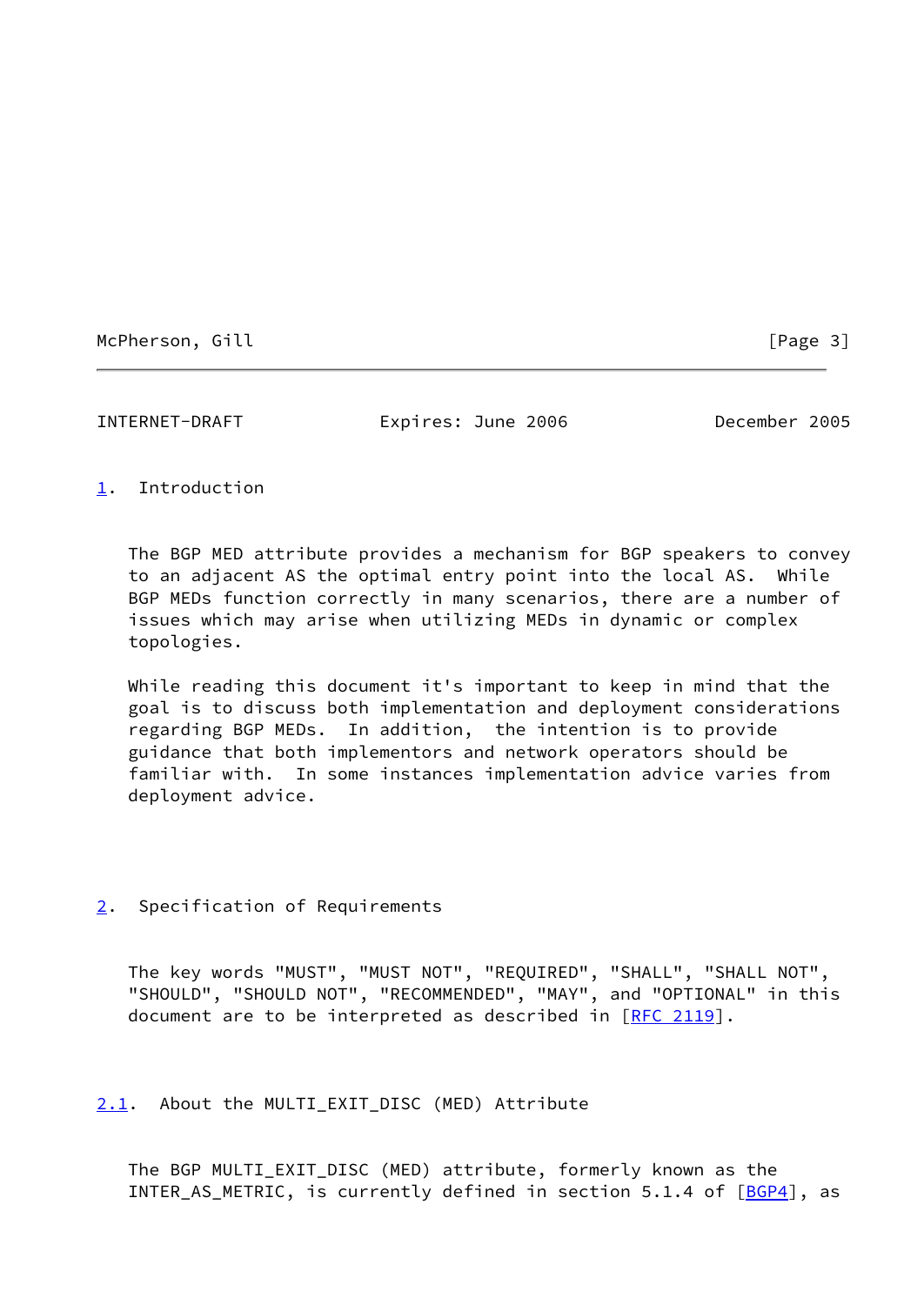### follows:

The MULTI EXIT DISC is an optional non-transitive attribute which is intended to be used on external (inter-AS) links to discriminate among multiple exit or entry points to the same neighboring AS. The value of the MULTI\_EXIT\_DISC attribute is a four octet unsigned number which is called a metric. All other factors being equal, the exit point with lower metric SHOULD be preferred. If received over EBGP, the MULTI\_EXIT\_DISC attribute MAY be propagated over IBGP to other BGP speakers within the same AS (see also 9.1.2.2). The MULTI\_EXIT\_DISC attribute received from a neighboring AS MUST NOT be propagated to other neighboring ASs.

 A BGP speaker MUST implement a mechanism based on local configuration which allows the MULTI\_EXIT\_DISC attribute to be

McPherson, Gill [Section 2.1](#page-3-3). [Page 4]

INTERNET-DRAFT Expires: June 2006 December 2005

 removed from a route. If a BGP speaker is configured to remove the MULTI EXIT DISC attribute from a route, then this removal MUST be done prior to determining the degree of preference of the route and performing route selection (Decision Process phases 1 and 2).

 An implementation MAY also (based on local configuration) alter the value of the MULTI\_EXIT\_DISC attribute received over EBGP. If a BGP speaker is configured to alter the value of the MULTI\_EXIT\_DISC attribute received over EBGP, then altering the value MUST be done prior to determining the degree of preference of the route and performing route selection (Decision Process phases 1 and 2). See Section 9.1.2.2 of BGP4] for necessary restrictions on this.

Section 9.1.2.2 (c) of [\[BGP4](#page-16-1)] defines the following route selection criteria regarding MEDs:

 c) Remove from consideration routes with less-preferred MULTI\_EXIT\_DISC attributes. MULTI\_EXIT\_DISC is only comparable between routes learned from the same neighboring AS (the neighbor ing AS is determined from the AS\_PATH attribute). Routes which do not have the MULTI EXIT DISC attribute are considered to have the lowest possible MULTI\_EXIT\_DISC value.

This is also described in the following procedure:

for m = all routes still under consideration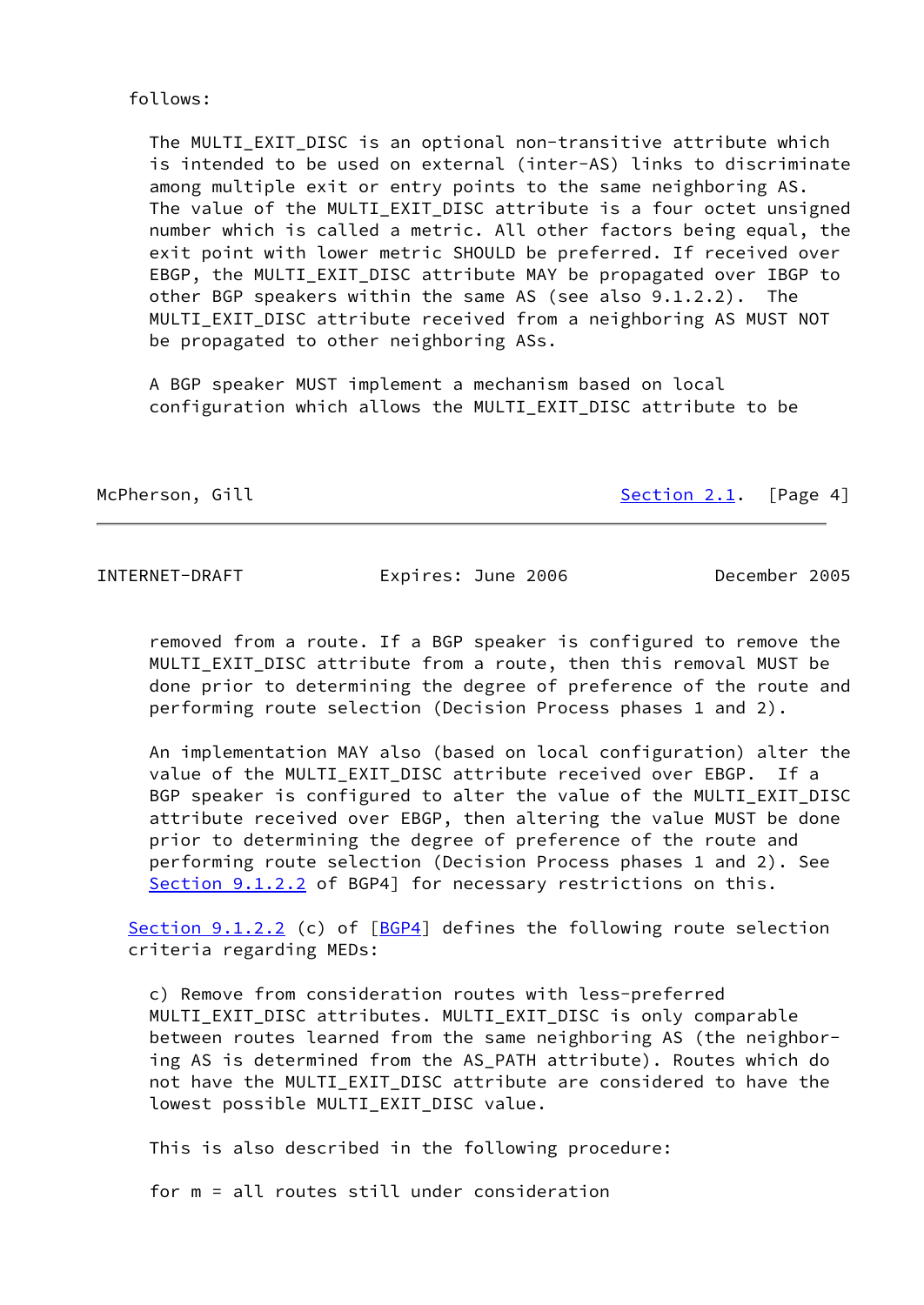for n = all routes still under consideration if (neighborAS(m) == neighborAS(n)) and  $(MED(n) < MED(m))$ remove route m from consideration

 In the pseudo-code above, MED(n) is a function which returns the value of route n's MULTI EXIT DISC attribute. If route n has no MULTI\_EXIT\_DISC attribute, the function returns the lowest possi ble MULTI\_EXIT\_DISC value, i.e. 0.

 If a MULTI\_EXIT\_DISC attribute is removed before re-advertising a route into IBGP, then comparison based on the received EBGP MULTI\_EXIT\_DISC attribute MAY still be performed. If an implementation chooses to remove MULTI EXIT DISC, then the optional comparison on MULTI\_EXIT\_DISC if performed at all MUST be performed only among EBGP learned routes. The best EBGP learned route may then be compared with IBGP learned routes after the removal of the MULTI EXIT DISC attribute. If MULTI EXIT DISC is removed from a subset of EBGP learned routes and the selected "best" EBGP learned route will not have MULTI EXIT DISC removed, then the MULTI EXIT DISC must be used in the comparison with IBGP learned routes. For IBGP learned routes the MULTI\_EXIT\_DISC MUST be used in route comparisons which reach this step in the Decision Process.

McPherson, Gill [Section 2.1](#page-3-3). [Page 5]

<span id="page-5-1"></span>INTERNET-DRAFT Expires: June 2006 December 2005

 Including the MULTI\_EXIT\_DISC of an EBGP learned route in the comparison with an IBGP learned route, then removing the MULTI\_EXIT\_DISC attribute and advertising the route has been proven to cause route loops.

# <span id="page-5-0"></span>[2.2](#page-5-0). MEDs and Potatos

 In a situation where traffic flows between a pair of hosts, each connected to different transit networks, which are themselves interconnected at two or more locations, each transit network has the choice of either sending traffic to the closest peering to the adjacent transit network or passing traffic to the interconnection location which advertises the least cost path to the destination host.

The former method is called "hot potato routing" (or closest-exit)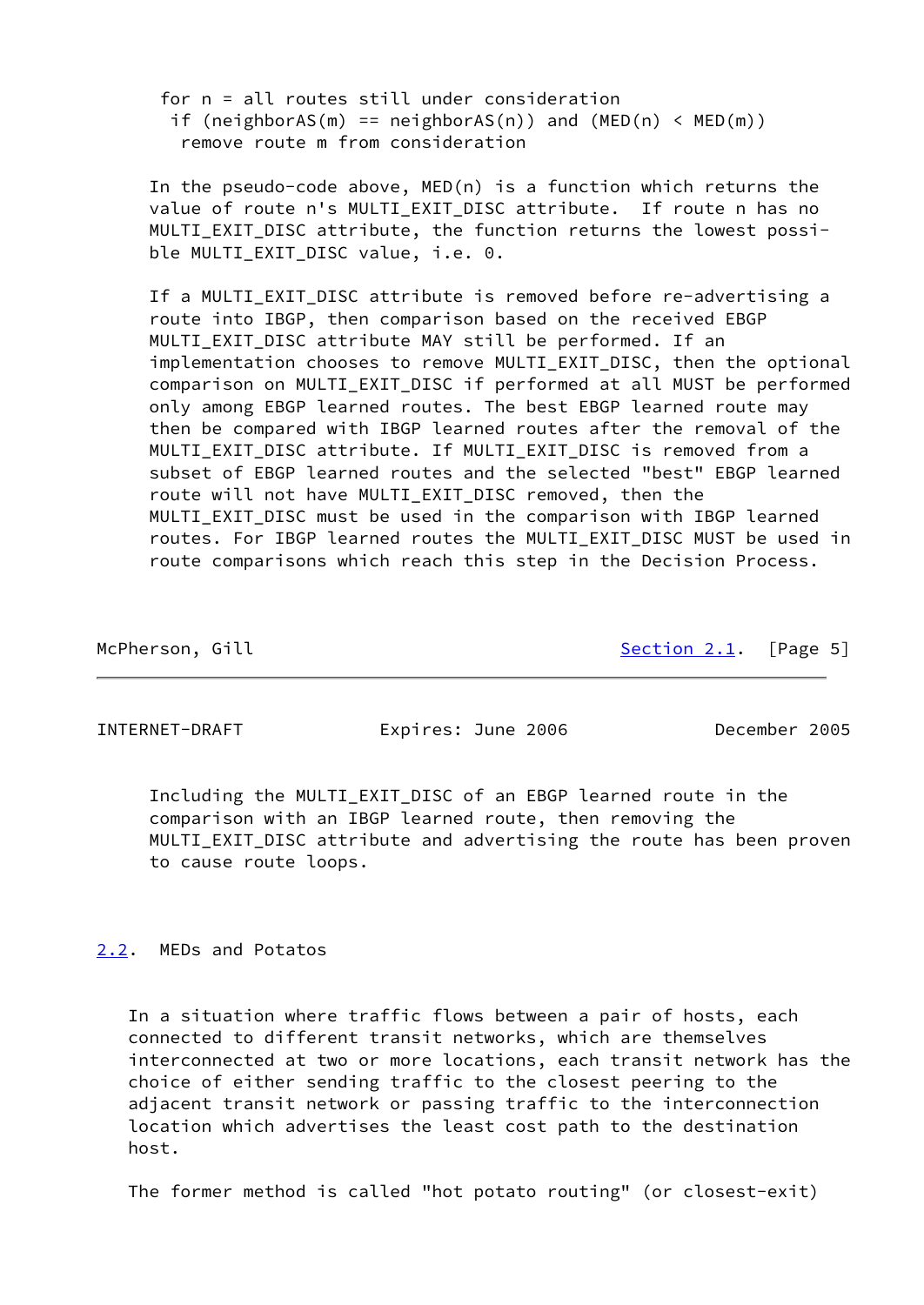because like a hot potato held in bare hands, whoever has it tries to get rid of it quickly. Hot potato routing is accomplished by not passing the EGBP learned MED into IBGP. This minimizes transit traffic for the provider routing the traffic. Far less common is "cold potato routing" (or best-exit) where the transit provider uses their own transit capacity to get the traffic to the point that adiacent transit provider advertised as being closest to the destination. Cold potato routing is accomplished by passing the EBGP learned MED into IBGP.

 If one transit provider uses hot potato routing and another uses cold potato, traffic between the two tends to be more symmetric. However, if both providers employ cold potato routing, or both providers employ hot potato routing between their networks, it's likely that a larger amount of asymmetry would exist.

 Depending on the business relationships, if one provider has more capacity or a significantly less congested backbone network, then that provider may use cold potato routing. An example of widespread use of cold potato routing was the NSF funded NSFNET backbone and NSF funded regional networks in the mid 1990s.

 In some cases a provider may use hot potato routing for some destinations for a given peer AS and cold potato routing for others. An example of this is the different treatment of commercial and research traffic in the NSFNET in the mid 1990s. Today many commercial networks exchange MEDs with customers but not bilateral peers. However, commercial use of MEDs varies widely, from ubiquitous use of MEDs to no use of MEDs at all.

McPherson, Gill [Section 2.2](#page-5-0). [Page 6]

<span id="page-6-1"></span>INTERNET-DRAFT Expires: June 2006 December 2005

 In addition, many deployments of MEDs today are likely behaving differently (e.g., resulting is sub-optimal routing) than the network operator intended, thereby resulting not in hot or cold potatos, but mashed potatos! More information on unintended behavior resulting from MEDs is provided throughout this document.

<span id="page-6-0"></span>[3](#page-6-0). Implementation and Protocol Considerations

There are a number of implementation and protocol peculiarities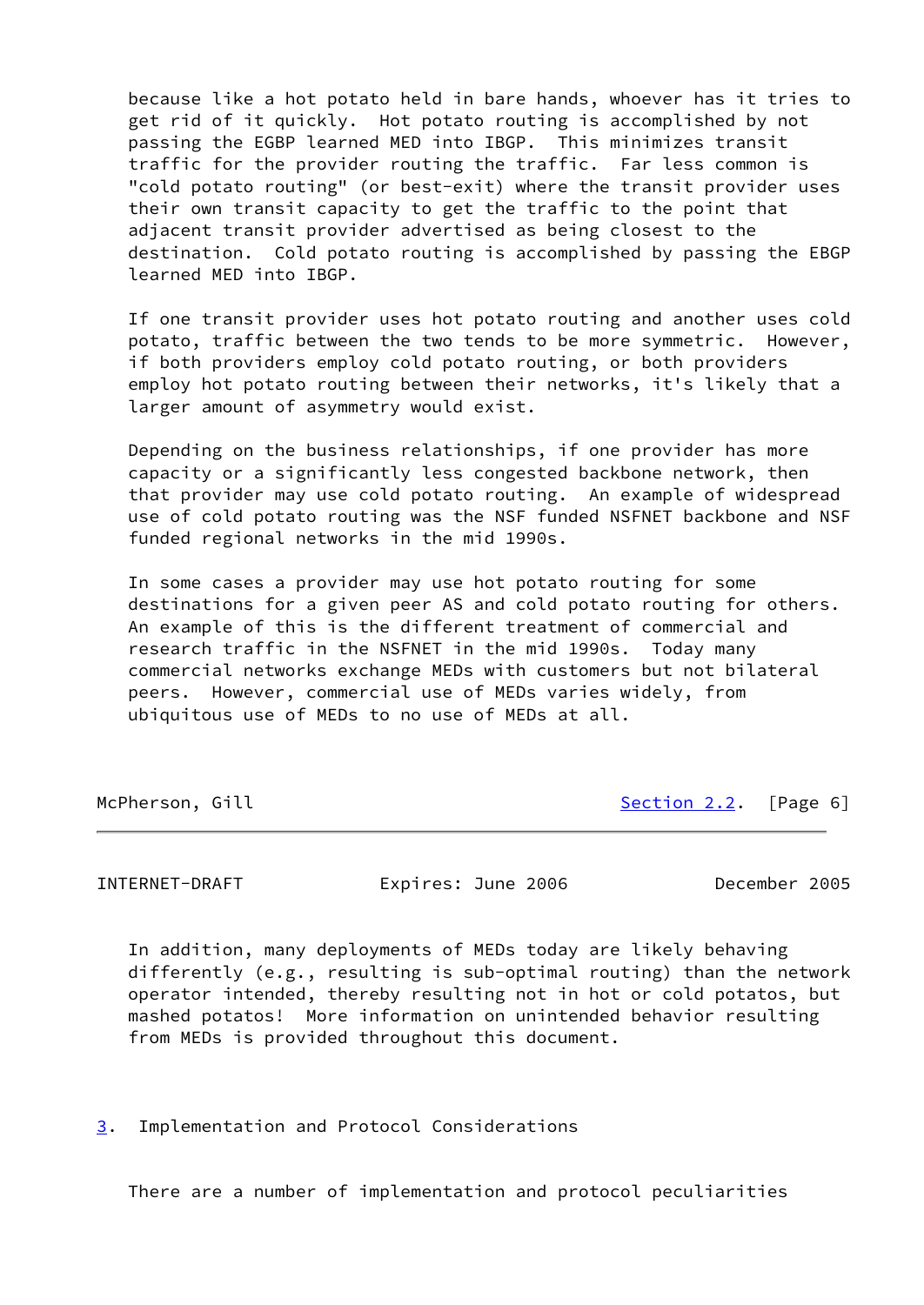relating to MEDs that have been discovered that may affect network behavior. The following sections provide information on these issues.

## <span id="page-7-2"></span>[3.1](#page-7-2). MULTI\_EXIT\_DISC is a Optional Non-Transitive Attribute

MULTI EXIT DISC is a non-transitive optional attribute whose advertisement to both IBGP and EBGP peers is discretionary. As a result, some implementations enable sending of MEDs to IBGP peers by default, while others do not. This behavior may result in sub optimal route selection within an AS. In addition, some implementations send MEDs to EBGP peers by default, while others do not. This behavior may result in sub-optimal inter-domain route selection.

### <span id="page-7-0"></span>[3.2](#page-7-0). MED Values and Preferences

 Some implementations consider an MED value of zero as less preferable than no MED value. This behavior resulted in path selection inconsistencies within an AS. The current draft version of the BGP specification  $[BGP4]$  $[BGP4]$  removes ambiguities that existed in  $[RFC 1771]$  $[RFC 1771]$  by stating that if route n has no MULTI\_EXIT\_DISC attribute, the lowest possible MULTI\_EXIT\_DISC value (i.e. 0) should be assigned to the attribute.

 It is apparent that different implementations and different versions of the BGP draft specification have been all over the map with interpretation of missing-MED. For example, earlier versions of the specification called for a missing MED to be assigned the highest possible MED value (i.e., 2^32-1).

McPherson, Gill [Section 3.2](#page-7-0). [Page 7]

<span id="page-7-1"></span>INTERNET-DRAFT Expires: June 2006 December 2005

 In addition, some implementations have been shown to internally employ a maximum possible MED value (2^32-1) as an "infinity" metric (i.e., the MED value is used to tag routes as unfeasible), and would upon on receiving an update with an MED value of 2^32-1 rewrite the value to 2^32-2. Subsequently, the new MED value would be propagated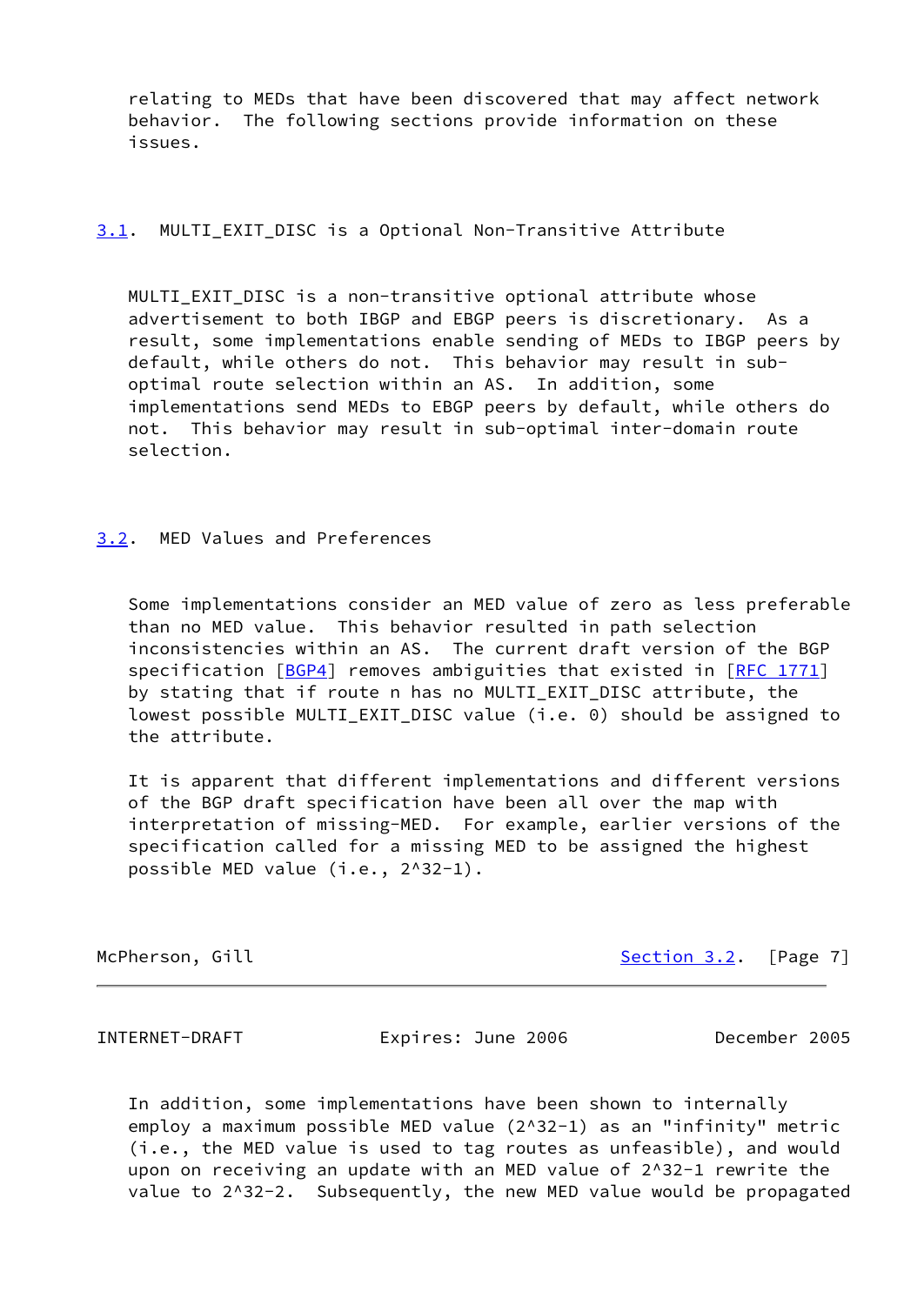and could result in routing inconsistencies or unintended path selections.

 As a result of implementation inconsistencies and protocol revision variances, many network operators today explicitly reset (i.e., set to zero or some other 'fixed' value) all MED values on ingress to conform to their internal routing policies (i.e., to include policy that requires that MED values of 0 and 2^32-1 not be used in configurations, whether the MEDs are directly computed or configured), so as to not have to rely on all their routers having the same missing-MED behavior.

 Because implementations don't normally provide a mechanism to disable MED comparisons in the decision algorithm, "not using MEDs" usually entails explicitly setting all MEDs to some fixed value upon ingress to the routing domain. By assigning a fixed MED value consistently to all routes across the network, MEDs are a effectively a non-issue in the decision algorithm.

## <span id="page-8-1"></span>[3.3](#page-8-1). Comparing MEDs Between Different Autonomous Systems

 The MED was intended to be used on external (inter-AS) links to discriminate among multiple exit or entry points to the same neighboring AS. However, a large number of MED applications now employ MEDs for the purpose of determining route preference between like routes received from different autonomous systems.

 A large number of implementations provide the capability to enable comparison of MEDs between routes received from different neighboring autonomous systems. While this capability has demonstrated some benefit (e.g., that described in [\[RFC 3345](https://datatracker.ietf.org/doc/pdf/rfc3345)]), operators should be wary of the potential side effects with enabling such a function. The deployment section below provides some examples as to why this may result in undesirable behavior.

McPherson, Gill [Section 3.3](#page-8-1). [Page 8]

<span id="page-8-0"></span>INTERNET-DRAFT Expires: June 2006 December 2005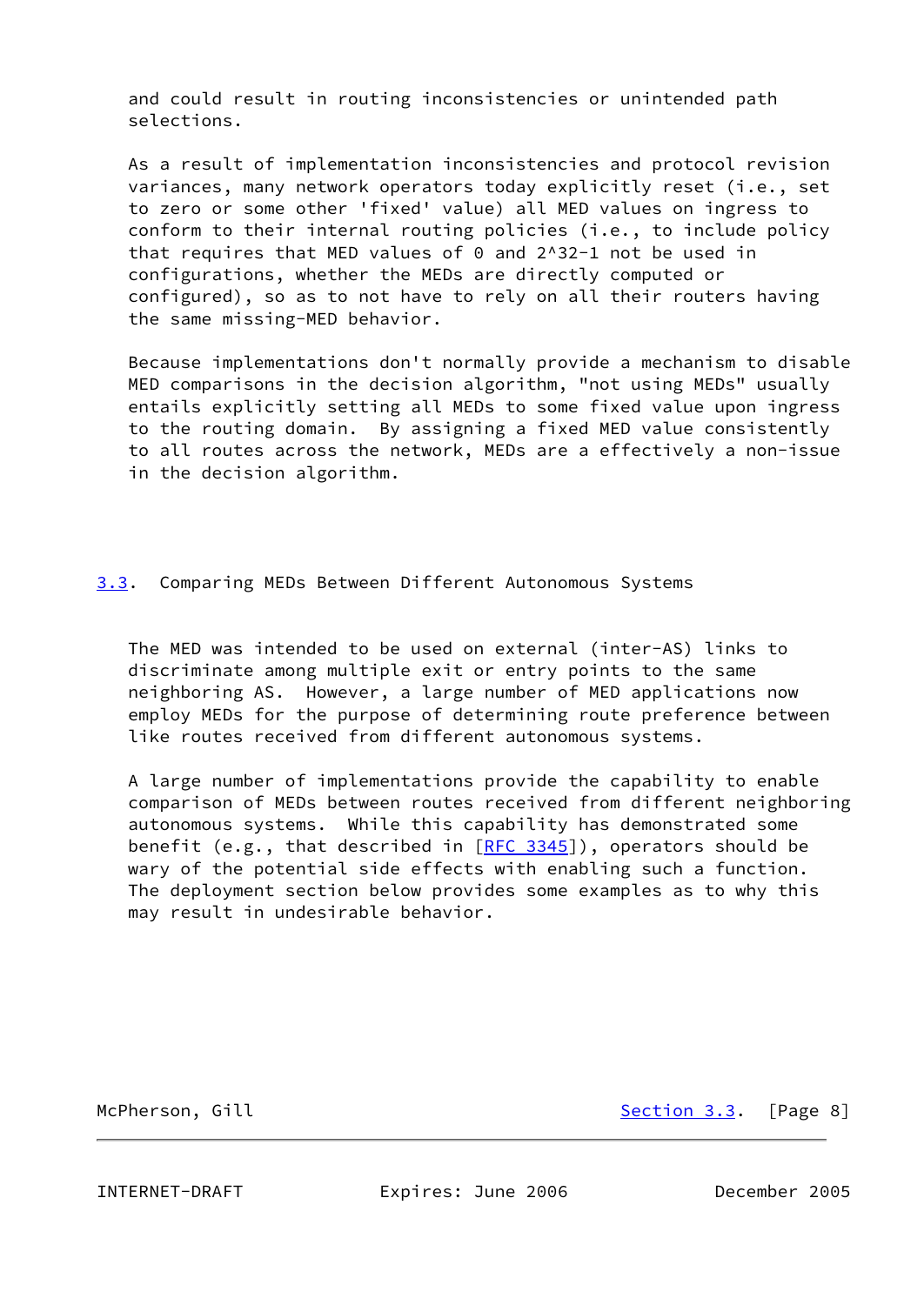### <span id="page-9-1"></span>[3.4](#page-9-1). MEDs, Route Reflection and AS Confederations for BGP

 In particular configurations, the BGP scaling mechanisms defined in "BGP Route Reflection - An Alternative to Full Mesh IBGP" [[RFC 2796\]](https://datatracker.ietf.org/doc/pdf/rfc2796) and "Autonomous System Confederations for BGP" [\[RFC 3065](https://datatracker.ietf.org/doc/pdf/rfc3065)] will introduce persistent BGP route oscillation [[RFC 3345\]](https://datatracker.ietf.org/doc/pdf/rfc3345). The problem is inherent in the way BGP works: a conflict exists between information hiding/hierarchy and the non-hierarchical selection process imposed by lack of total ordering caused by the MED rules. Given current practices, we see the problem most frequently manifest itself in the context of MED + route reflectors or confederations.

 One potential way to avoid this is by configuring inter-Member-AS or inter-cluster IGP metrics higher than intra-Member-AS IGP metrics and/or using other tie breaking policies to avoid BGP route selection based on incomparable MEDs. Of course, IGP metric constraints may be unreasonably onerous for some applications.

 Not comparing MEDs between multiple paths for a prefix learned from different adjacent autonomous systems, as discussed in section 2.3), or not utilizing MEDs at all, significantly decreases the probability of introducing potential route oscillation conditions into the network.

 Although perhaps "legal" as far as current specifications are concerned, modifying MED attributes received on any type of IBGP session (e.g., standard IBGP, AS confederations EIBGP, route reflection, etc..) is not recommended.

### <span id="page-9-0"></span>[3.5](#page-9-0). Route Flap Damping and MED Churn

 MEDs are often derived dynamically from IGP metrics or additive costs associated with an IGP metric to a given BGP NEXT\_HOP. This typically provides an efficient model for ensuring that the BGP MED advertised to peers used to represent the best path to a given destination within the network is aligned with that of the IGP within a given AS.

 The consequence with dynamically derived IGP-based MEDs is that instability within an AS, or even on a single given link within the AS, can result in wide-spread BGP instability or BGP route advertisement churn that propagates across multiple domains. In short, if your MED "flaps" every time your IGP metric flaps, you're routes are likely going to be suppressed as a result of BGP Route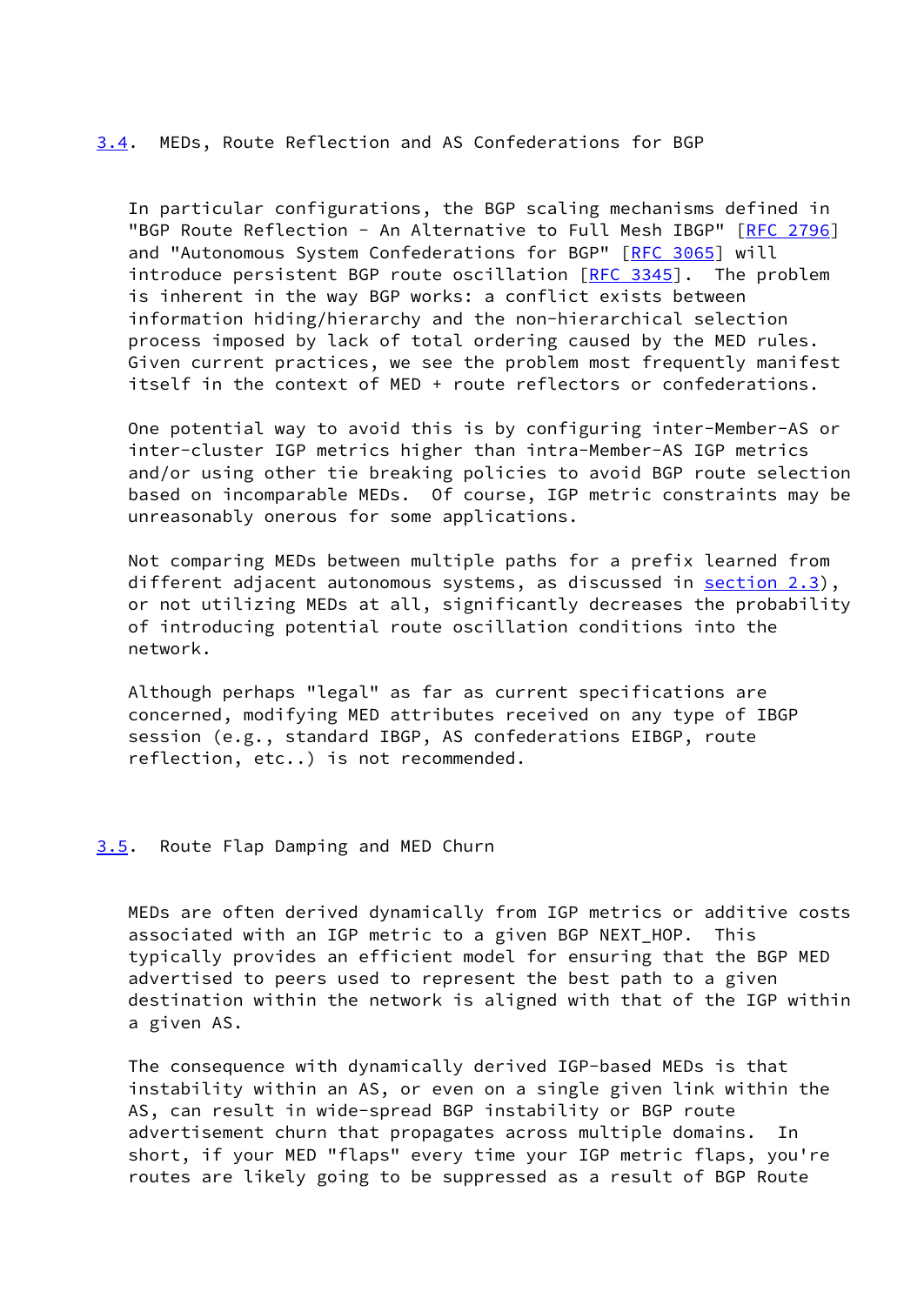<span id="page-10-1"></span>INTERNET-DRAFT Expires: June 2006 December 2005

Flap Damping [\[RFC 2439](https://datatracker.ietf.org/doc/pdf/rfc2439)].

 Employment of MEDs may compound the adverse effects of BGP flap dampening behavior because it many cause routes to be re- advertised solely to reflect an internal topology change.

 Many implementations don't have a practical problem with IGP flapping, they either latch their IGP metric upon first advertisement or they employ some internal suppression mechanism. Some implementations regard BGP attribute changes as less significant than route withdrawals and announcements to attempt to mitigate the impact of this type of event.

<span id="page-10-0"></span>[3.6](#page-10-0). Effects of MEDs on Update Packing Efficiency

 Multiple unfeasible routes can be advertised in a single BGP Update message. The BGP4 protocol also permits advertisement of multiple prefixes with a common set of path attributes to be advertised in a single update message, this is commonly referred to as "update packing". When possible, update packing is recommended as it provides a mechanism for more efficient behavior in a number of areas, to include:

- o Reduction in system overhead due to generation or receipt of fewer Update messages.
- o Reduction in network overhead as a result of fewer packets and lower bandwidth consumption.

 o Allows processing of path attributes and searches for matching sets in your AS\_PATH database (if you have one) less frequently. Consistent ordering of the path attributes allows for ease of matching in the database as you don't have different representations

of the same data.

 Update packing requires that all feasible routes within a single update message share a common attribute set, to include a common MULTI\_EXIT\_DISC value. As such, potential wide-scale variance in MED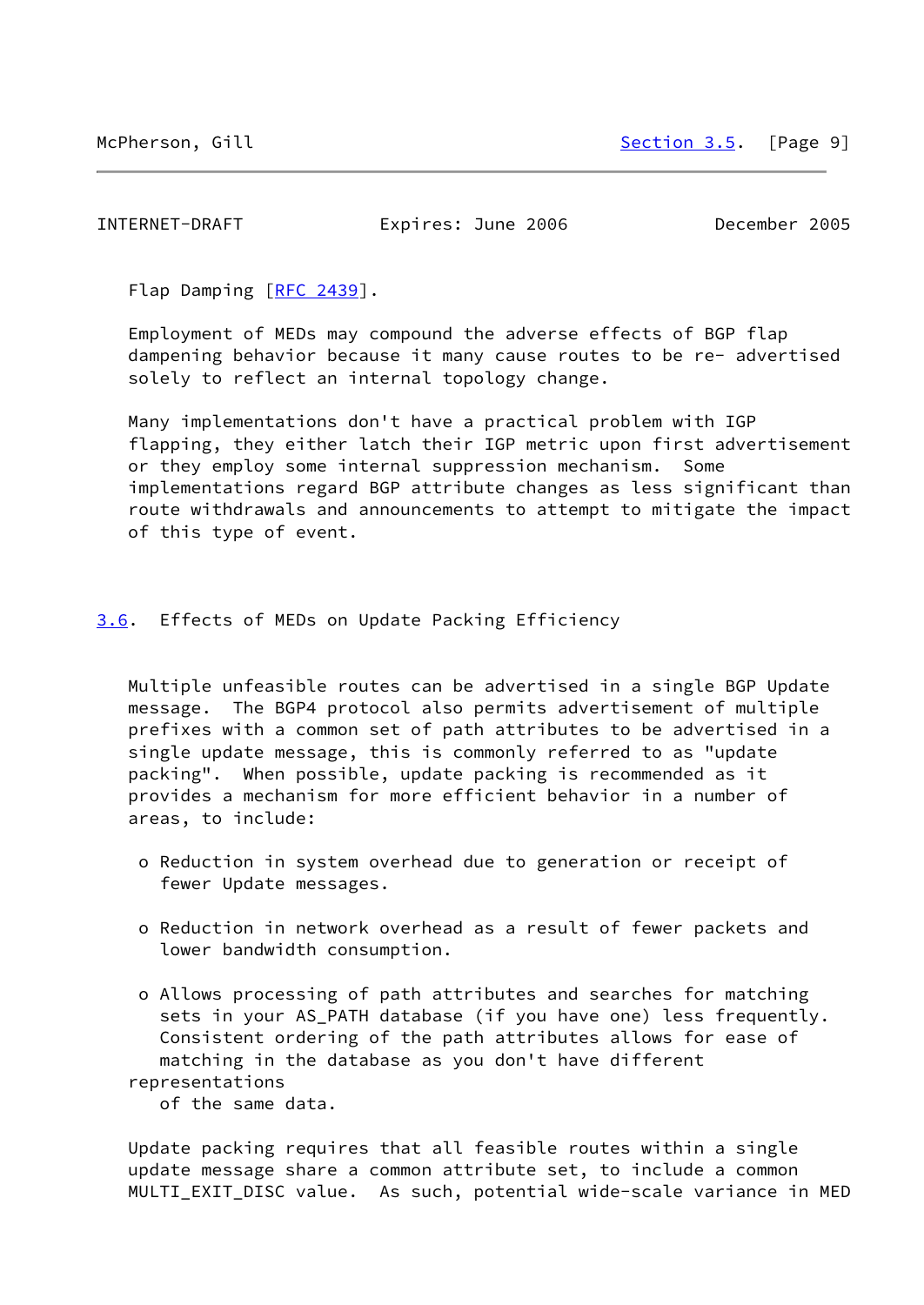values introduces another variable and may resulted in a marked decrease in update packing efficiency.

McPherson, Gill [Section 3.6](#page-10-0). [Page 10]

<span id="page-11-1"></span>INTERNET-DRAFT Expires: June 2006 December 2005

<span id="page-11-0"></span>[3.7](#page-11-0). Temporal Route Selection

 Some implementations have had bugs which lead to temporal behavior in MED-based best path selection. These usually involved methods used to store the oldest route along with ordering routes for MED in earlier implementations that cause non-deterministic behavior on whether the oldest route would truly be selected or not.

 The reasoning for this is that older paths are presumably more stable, and thus more preferable. However, temporal behavior in route selection results in non-deterministic behavior, and as such, is often undesirable.

# <span id="page-11-2"></span>[4](#page-11-2). Deployment Considerations

 It has been discussed that accepting MEDs from other autonomous systems have the potential to cause traffic flow churns in the network. Some implementations only ratchet down the MED and never move it back up to prevent excessive churn.

 However, if a session is reset, the MEDs being advertised have the potential of changing. If an network is relying on received MEDs to route traffic properly, the traffic patterns have the potential for changing dramatically, potentially resulting in congestion on the network. Essentially, accepting and routing traffic based on MEDs allows other people to traffic engineer your network. This may or may not be acceptable to you.

 As previously discussed, many network operators choose to reset MED values on ingress. In addition, many operators explicitly do not employ MED values of  $\theta$  or  $2^{\wedge}32-1$  in order to avoid inconsistencies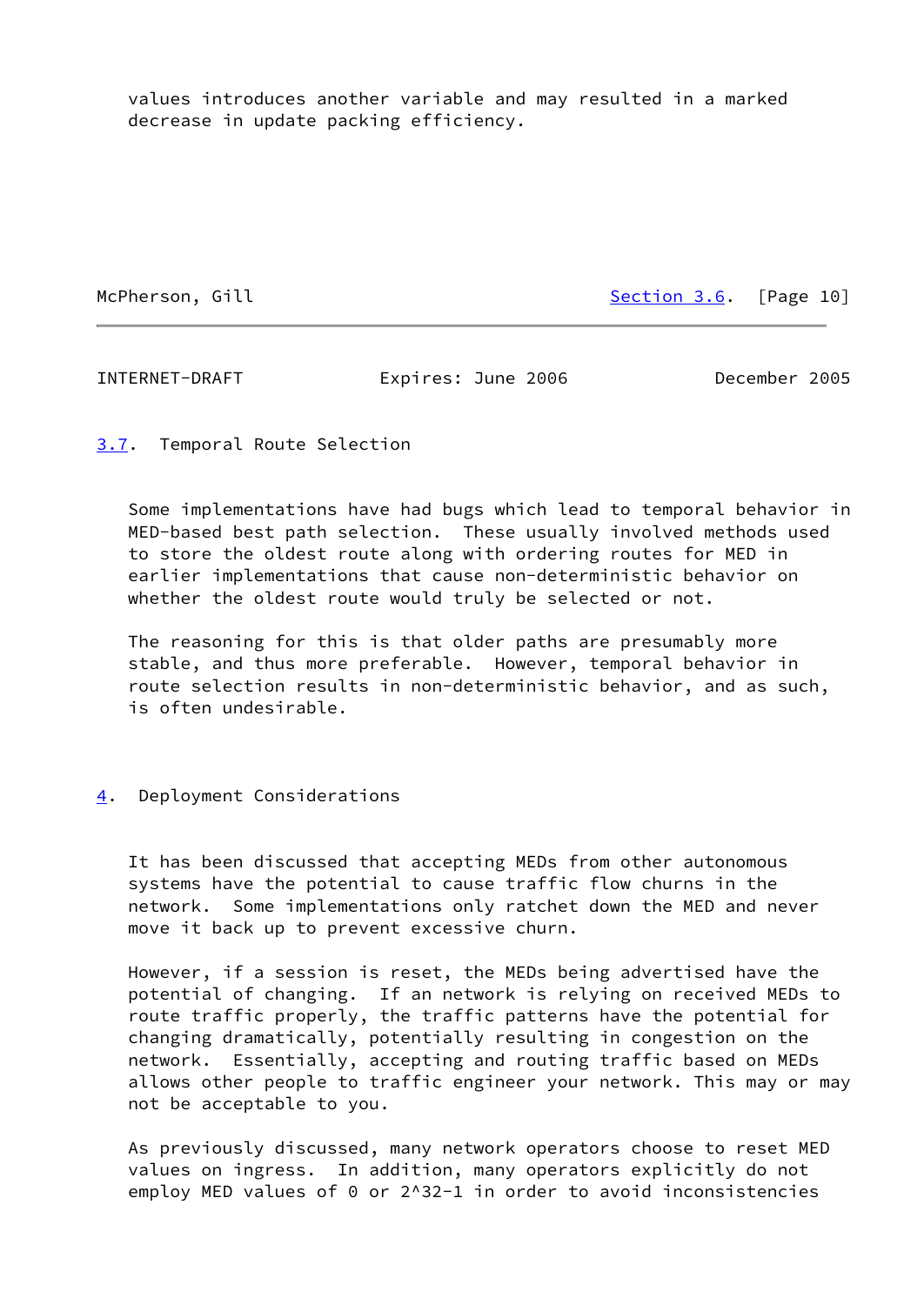with implementations and various revisions of the BGP specification.

<span id="page-12-2"></span>[4.1](#page-12-2). Comparing MEDs Between Different Autonomous Systems

 Although the MED was meant to only be used when comparing paths received from different external peers in the same AS, many implementations provide the capability to compare MEDs between different autonomous systems as well. AS operators often use LOCAL\_PREF to select the external preferences (primary, secondary upstreams, peers, customers, etc.), using MED instead of LOCAL\_PREF

| McPherson, | Gill |  |
|------------|------|--|

Section  $4.1$ . [Page 11]

<span id="page-12-1"></span>INTERNET-DRAFT Expires: June 2006 December 2005

 would possibility lead to an inconsistent distribution of best routes as MED is compared only after the AS\_PATH length.

 Though this may seem a fine idea for some configurations, care must be taken when comparing MEDs between different autonomous systems. BGP speakers often derive MED values by obtaining the IGP metric associated with reaching a given BGP NEXT HOP within the local AS. This allows MEDs to reasonably reflect IGP topologies when advertising routes to peers. While this is fine when comparing MEDs between multiple paths learned from a single AS, it can result in potentially "weighted" decisions when comparing MEDs between different autonomous systems. This is most typically the case when the autonomous systems use different mechanisms to derive IGP metrics, BGP MEDs, or perhaps even use different IGP protocols with vastly contrasting metric spaces (e.g., OSPF v. traditional metric space in IS-IS).

# <span id="page-12-0"></span>[4.2](#page-12-0). Effects of Aggregation on MEDs`

 Another MED deployment consideration involves the impact that aggregation of BGP routing information has on MEDs. Aggregates are often generated from multiple locations in an AS in order to accommodate stability, redundancy and other network design goals. When MEDs are derived from IGP metrics associated with said aggregates the MED value advertised to peers can result in very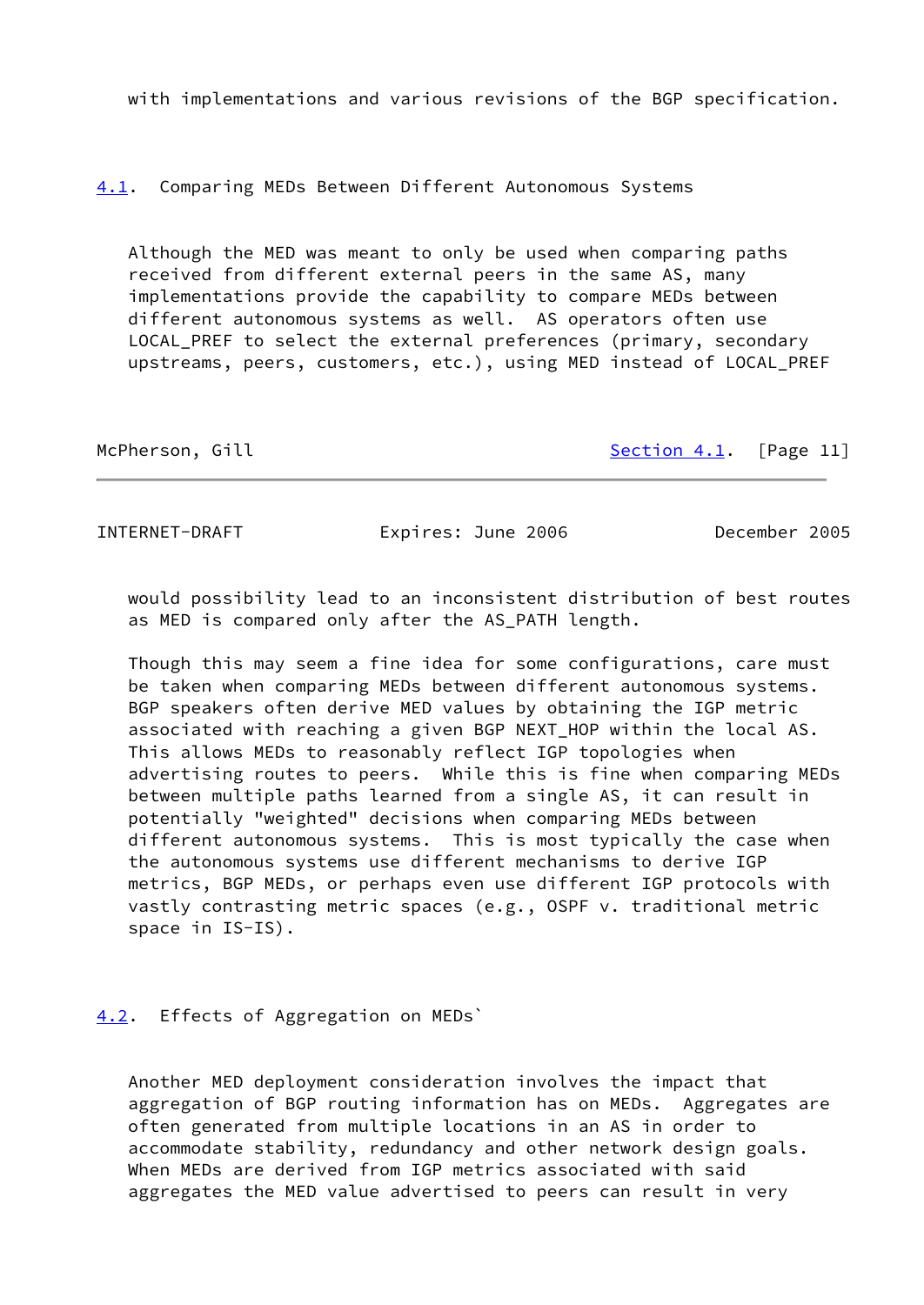suboptimal routing.

<span id="page-13-0"></span>[5](#page-13-0). IANA Considerations

This document introduces no new IANA considerations.

# <span id="page-13-1"></span>[6](#page-13-1). Security Considerations

 The MED was purposely designed to be a "weak" metric that would only be used late in the best-path decision process. The BGP working group was concerned that any metric specified by a remote operator would only affect routing in a local AS IF no other preference was specified. A paramount goal of the design of the MED was to ensure that peers could not "shed" or "absorb" traffic for networks that

McPherson, Gill [Section 6](#page-13-1). [Page 12]

<span id="page-13-3"></span>INTERNET-DRAFT Expires: June 2006 December 2005

 they advertise. As such, accepting MEDs from peers may in some sense increase a network's susceptibility to exploitation by peers.

<span id="page-13-2"></span>[7](#page-13-2). Acknowledgments

 Thanks to John Scudder for applying his usual keen eye and constructive insight. Also, thanks to Curtis Villamizar, JR Mitchell and Pekka Savola for their valuable feedback.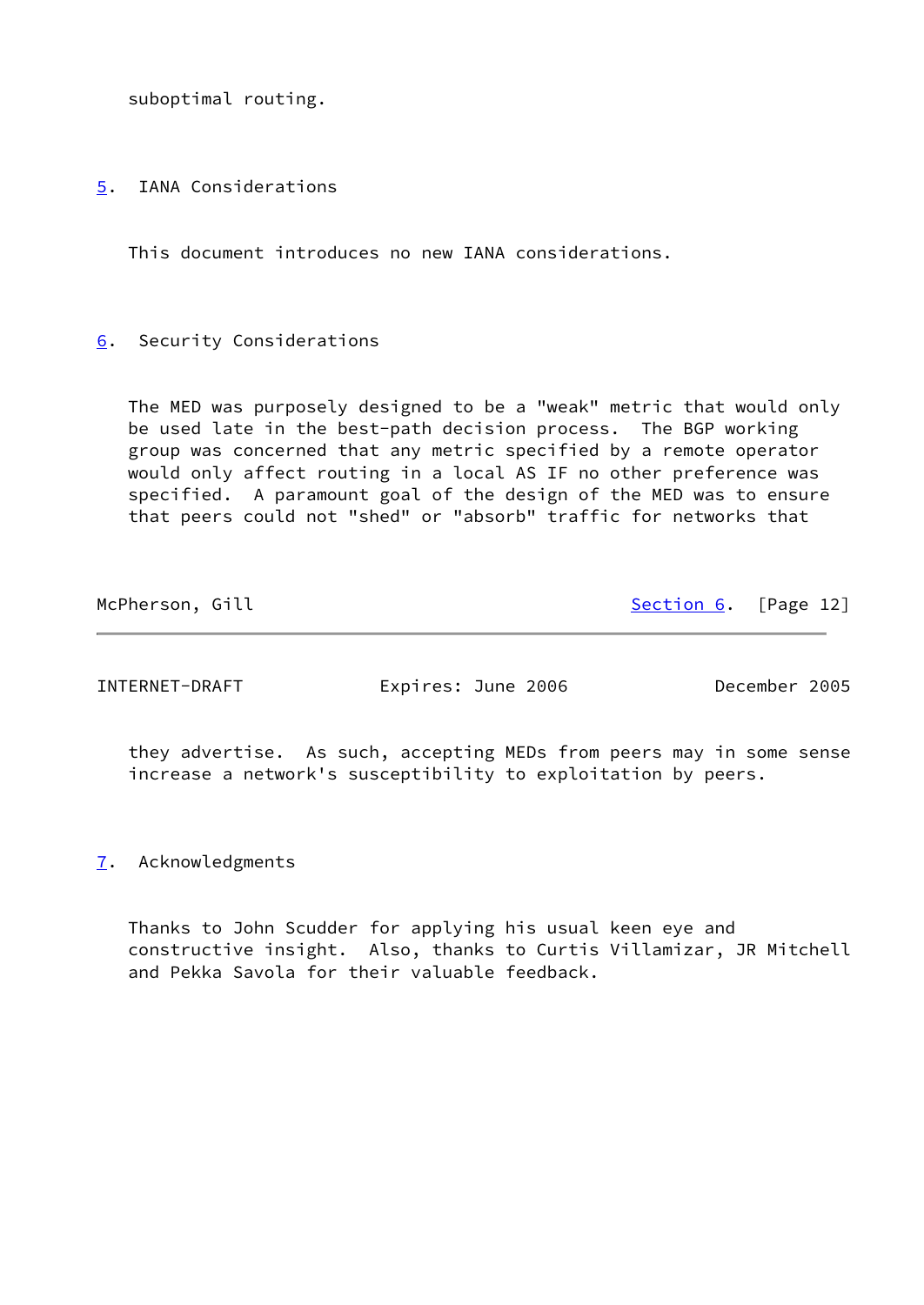McPherson, Gill [Section 7](#page-13-2). [Page 13]

<span id="page-14-1"></span>

| December 2005<br>Expires: June 2006<br>INTERNET-DRAFT |  |  |
|-------------------------------------------------------|--|--|
|-------------------------------------------------------|--|--|

<span id="page-14-0"></span>[8](#page-14-0). References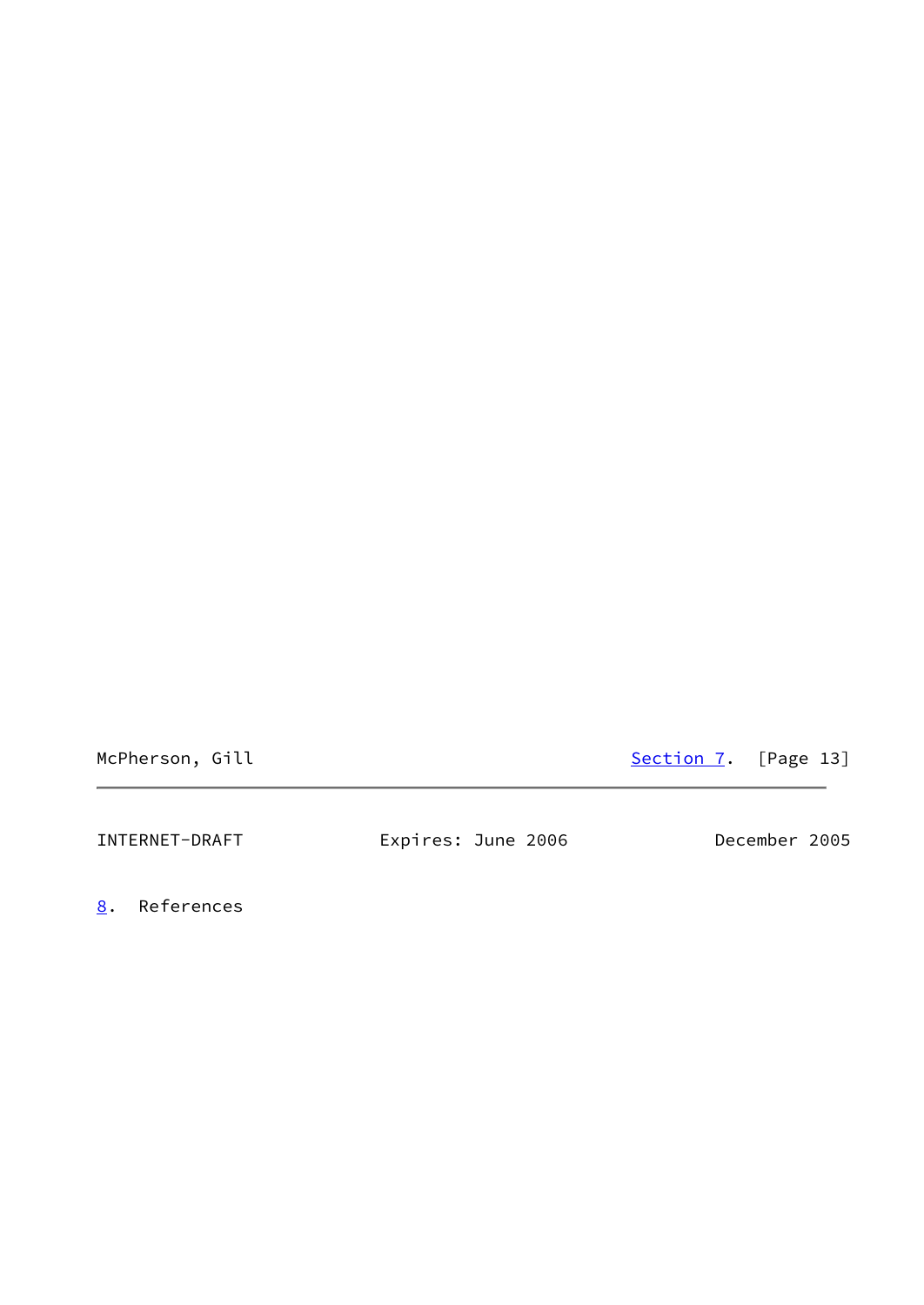McPherson, Gill [Section 8](#page-14-0). [Page 14]

<span id="page-15-1"></span>INTERNET-DRAFT Expires: June 2006 December 2005

<span id="page-15-0"></span>[8.1](#page-15-0). Normative References

 [RFC 1519] Fuller, V., Li. T., Yu J., and K. Varadhan, "Classless Inter-Domain Routing (CIDR): an Address Assignment and Aggregation Strategy", [RFC 1519](https://datatracker.ietf.org/doc/pdf/rfc1519), September 1993.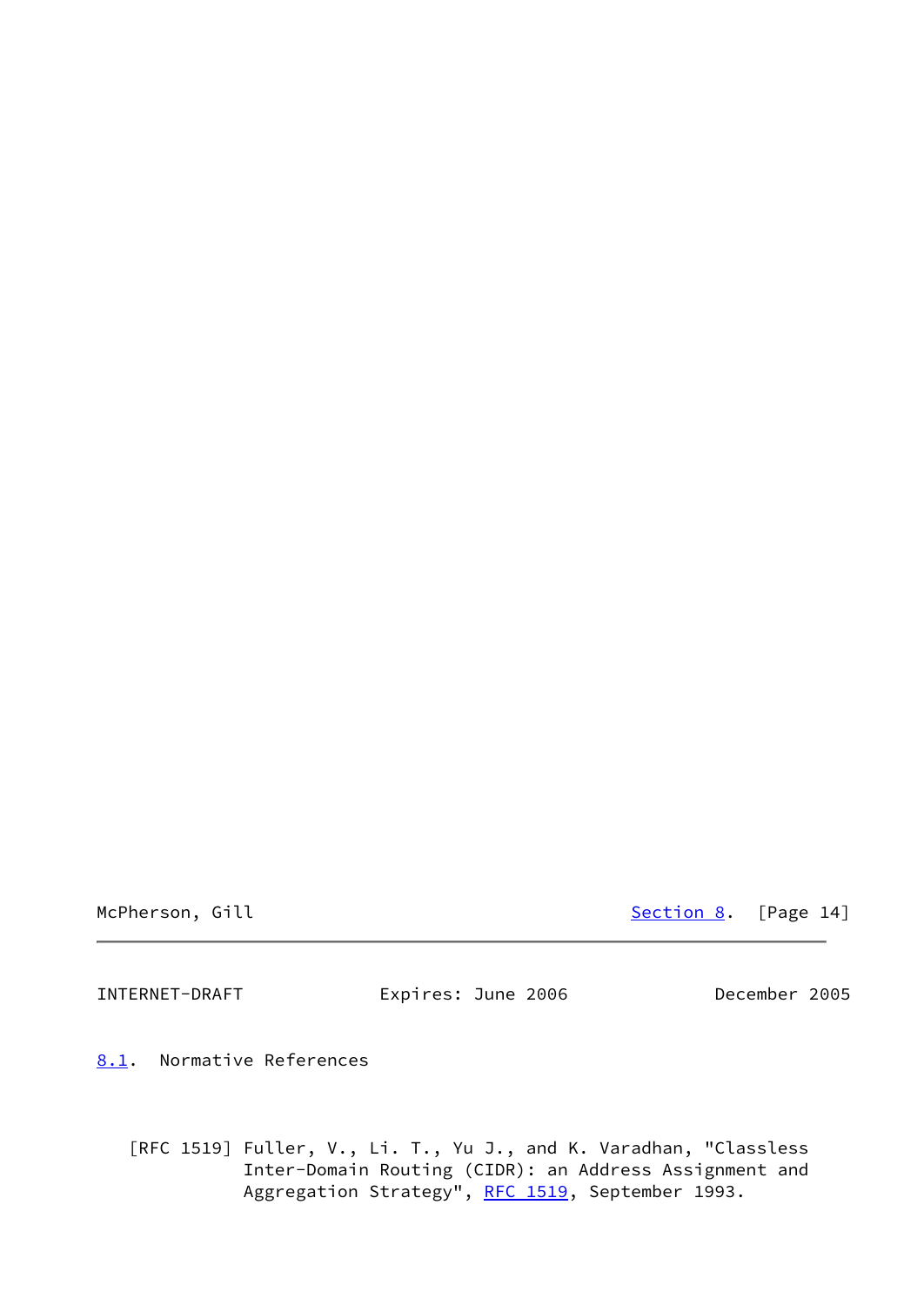- [RFC 1771] Rekhter, Y., and T. Li, "A Border Gateway Protocol 4 (BGP-4)", [RFC 1771](https://datatracker.ietf.org/doc/pdf/rfc1771), March 1995.
- [RFC 2119] Bradner, S., "Key words for use in RFCs to Indicate Requirement Levels", [RFC 2119](https://datatracker.ietf.org/doc/pdf/rfc2119), March 1997.
- [RFC 2796] Bates, T., Chandra, R., Chen, E., "BGP Route Reflection - An Alternative to Full Mesh IBGP", [RFC 2796](https://datatracker.ietf.org/doc/pdf/rfc2796), April 2000.
- [RFC 3065] Traina, P., McPherson, D., Scudder, J.. "Autonomous System Confederations for BGP", [RFC 3065,](https://datatracker.ietf.org/doc/pdf/rfc3065) February 2001.
- <span id="page-16-1"></span> [BGP4] Rekhter, Y., T. Li., and Hares. S, Editors, "A Border Gateway Protocol 4 (BGP-4)", BGP Draft, Work in Progress.

McPherson, Gill [Section 8.1](#page-15-0). [Page 15]

<span id="page-16-0"></span>INTERNET-DRAFT Expires: June 2006 December 2005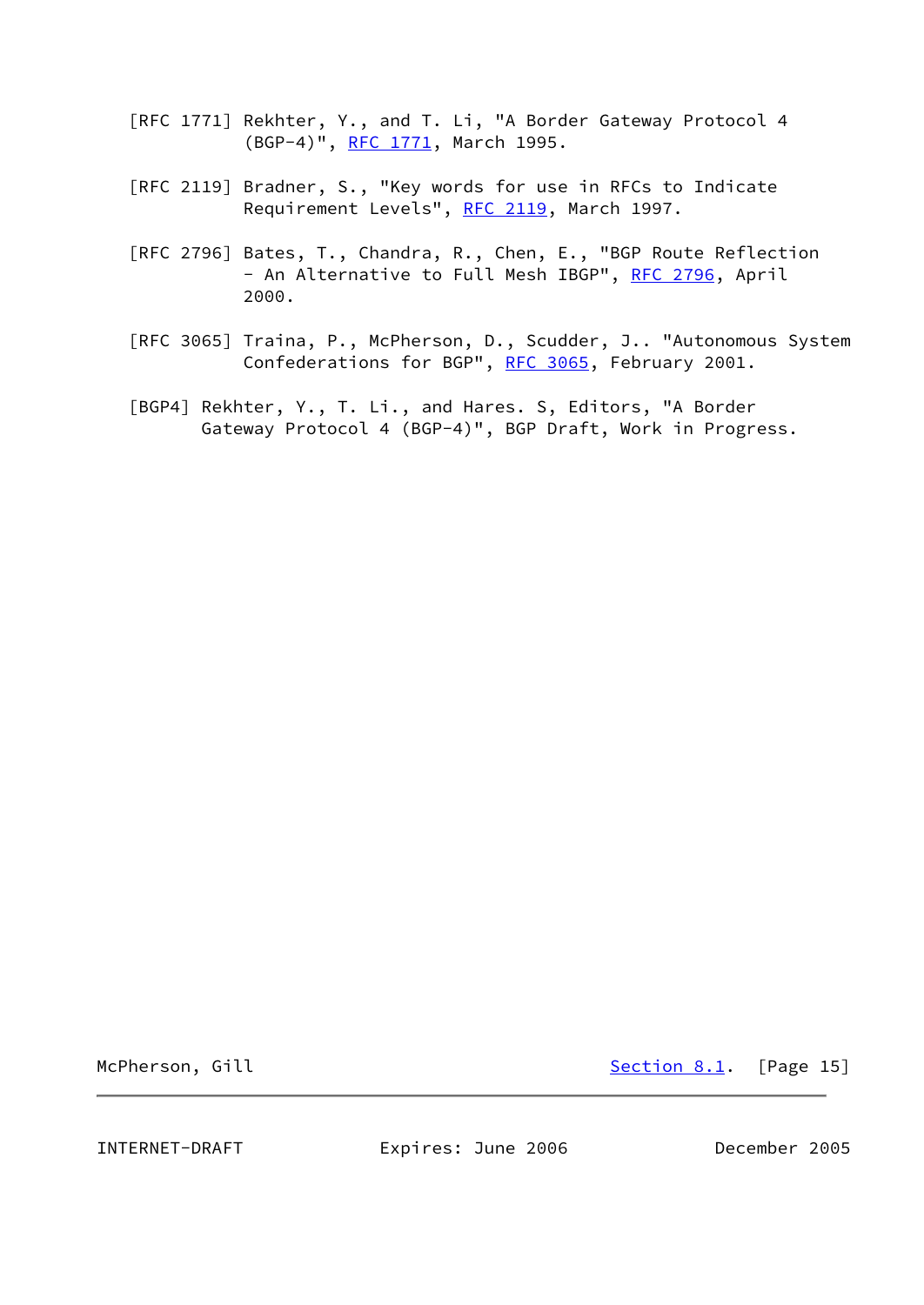# <span id="page-17-0"></span>[8.2](#page-17-0). Informative References

 [RFC 2439] Villamizar, C. and Chandra, R., "BGP Route Flap Damping", [RFC 2439,](https://datatracker.ietf.org/doc/pdf/rfc2439) November 1998.

 [RFC 3345] McPherson, D., Gill, V., Walton, D., and Retana, A, "BGP Persistent Route Oscillation Condition", [RFC 3345,](https://datatracker.ietf.org/doc/pdf/rfc3345) August 2002.

<span id="page-17-1"></span>[9](#page-17-1). Authors' Addresses

 Danny McPherson Arbor Networks Email: danny@arbor.net

 Vijay Gill AOL Email: VijayGill9@aol.com

Intellectual Property Statement

 The IETF takes no position regarding the validity or scope of any Intellectual Property Rights or other rights that might be claimed to pertain to the implementation or use of the technology described in this document or the extent to which any license under such rights might or might not be available; nor does it represent that it has made any independent effort to identify any such rights. Information on the procedures with respect to rights in RFC documents can be found in [BCP 78](https://datatracker.ietf.org/doc/pdf/bcp78) and [BCP 79](https://datatracker.ietf.org/doc/pdf/bcp79).

 Copies of IPR disclosures made to the IETF Secretariat and any assurances of licenses to be made available, or the result of an attempt made to obtain a general license or permission for the use of such proprietary rights by implementers or users of this specification can be obtained from the IETF on-line IPR repository at <http://www.ietf.org/ipr>.

 The IETF invites any interested party to bring to its attention any copyrights, patents or patent applications, or other proprietary rights that may cover technology that may be required to implement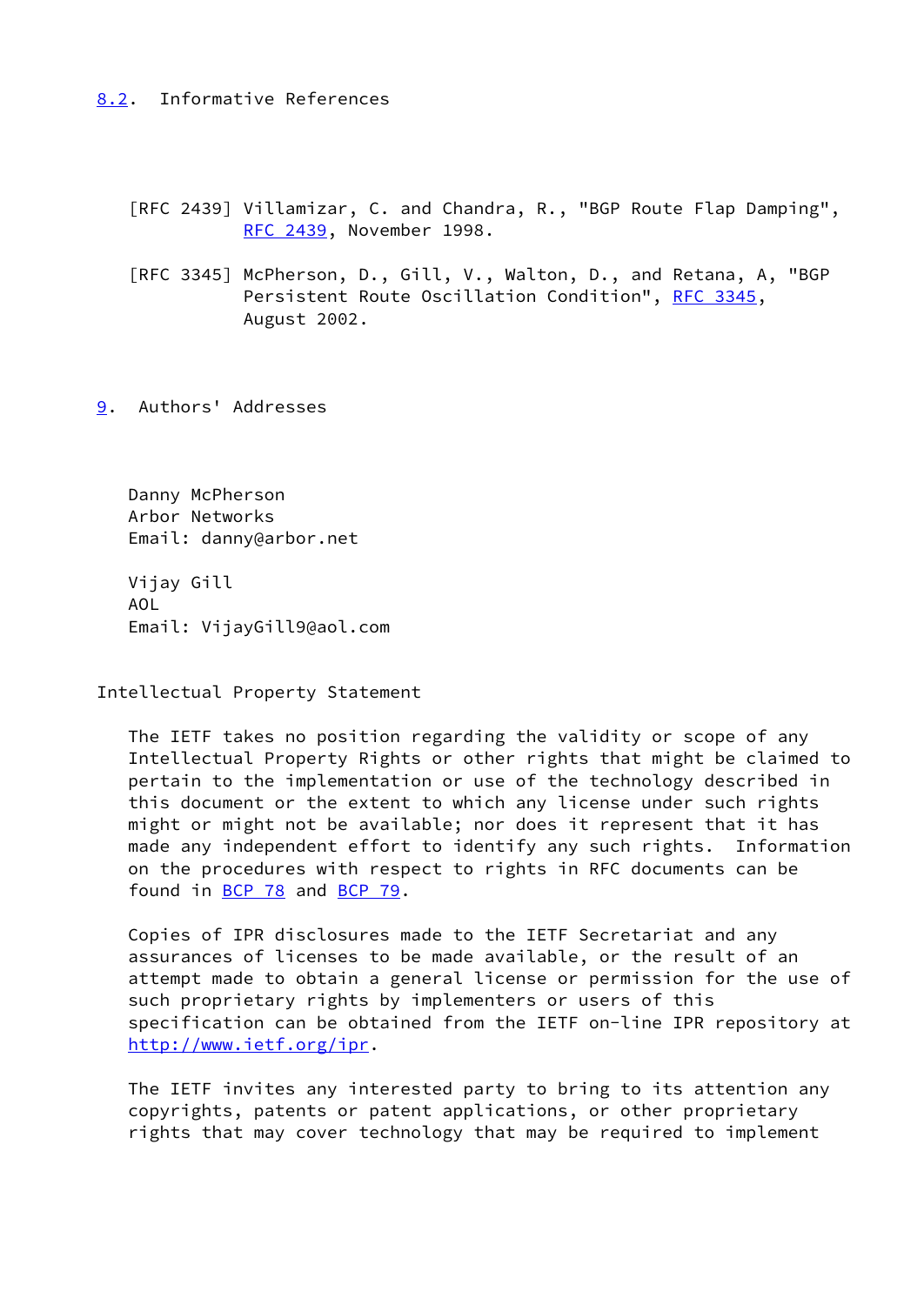INTERNET-DRAFT Expires: June 2006 December 2005

 this standard. Please address the information to the IETF at ietf-ipr@ietf.org.

Disclaimer of Validity

 This document and the information contained herein are provided on an "AS IS" basis and THE CONTRIBUTOR, THE ORGANIZATION HE/SHE REPRESENTS OR IS SPONSORED BY (IF ANY), THE INTERNET SOCIETY AND THE INTERNET ENGINEERING TASK FORCE DISCLAIM ALL WARRANTIES, EXPRESS OR IMPLIED, INCLUDING BUT NOT LIMITED TO ANY WARRANTY THAT THE USE OF THE INFORMATION HEREIN WILL NOT INFRINGE ANY RIGHTS OR ANY IMPLIED WARRANTIES OF MERCHANTABILITY OR FITNESS FOR A PARTICULAR PURPOSE.

Copyright Statement

 Copyright (C) The Internet Society (2005). This document is subject to the rights, licenses and restrictions contained in [BCP 78](https://datatracker.ietf.org/doc/pdf/bcp78), and except as set forth therein, the authors retain all their rights.

Acknowledgment

 Funding for the RFC Editor function is currently provided by the Internet Society.